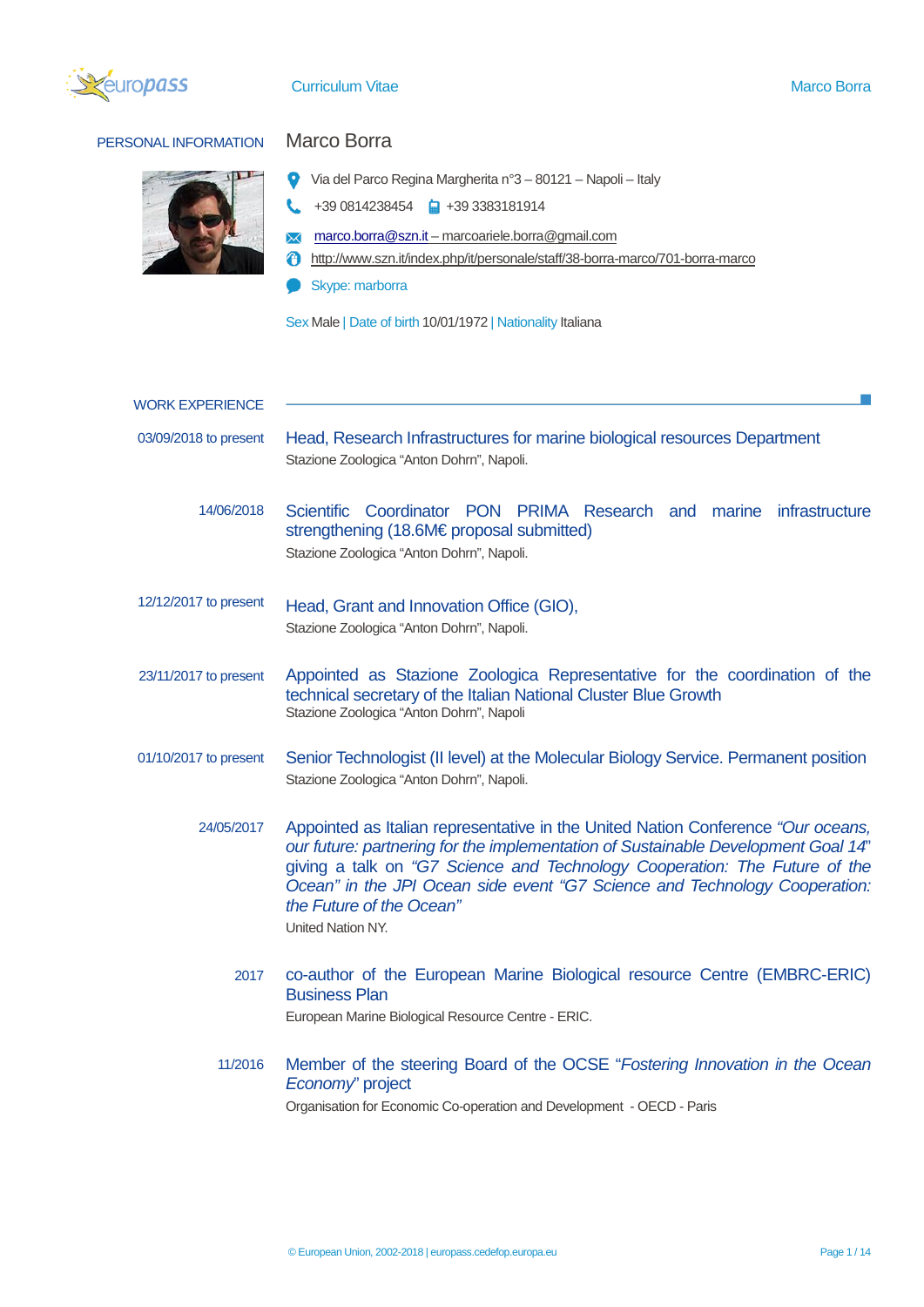

- 17/10/2016 Appointed as Italian representative in the working group "*Promote increased G7 political cooperation by identifying additional action needed to enhance future routine ocean observation*" in the framework of "*The future of the Seas and Oceans*" actions of the next G7  $G7$ 
	- 07/2016 Member of the Organizing Committee for the two day workshop "Next Challenges in nucleic Acid Sequencing" – Stazione Zoologica 13-14/07/2016 Stazione Zoologica "Anton Dohrn", Napoli.
- 18/05/2016 to present In charge of international cooperation and strategic partnership for the SZN Stazione Zoologica "Anton Dohrn", Napoli.
- 01/12/2014 to 02/01/2015 Appointed Adjunct Coordinator to the Service and Technological Research Section, Research infrastructure for marine biological resources, with special regards to the Implementation of the EMBRC-ERIC Stazione Zoologica "Anton Dohrn", Napoli.
	- 11/2014 Invited speaker at International Conference on Mediterranean Sea Marine Research: Scientific Priorities and Societal Challenges - 18th-20th November 2014, Hammamet (Tunisia)
	- 24/04/2014 to present Appointed Italian Liaison Officer for the European Consortium EMBRC European Marine Biological Resuorce Centre - ERIC.
		- 2012 to present Technologist at the Molecular Biology Service, Permanent position Stazione Zoologica "Anton Dohrn", Napoli.
			- 11/2012 Member of the Organizing Committee and faculty of the International course in methods in microbial ecology. Stazione Zoologica "A. Dohrn" (Italy) November 05- 09, 2012

Stazione Zoologica "Anton Dohrn", Napoli.

- 05/2012 Member of the Organizing Committee of the ASSEMBLE Workshop on "Functional Genomics of Marine Model Organisms" Stazione Zoologica "A. Dohrn" (Italy) May 22-23, 2012 Stazione Zoologica "Anton Dohrn", Napoli.
- 01/08/2011 to 31/07/2012 Research Fellowship Stazione Zoologica "Anton Dohrn", Napoli.
- 01/08/2010 to 31/07/2011 Research Fellowship Stazione Zoologica "Anton Dohrn", Napoli.
- 01/08/2009 to 31/07/2010 Research Fellowship Stazione Zoologica "Anton Dohrn", Napoli.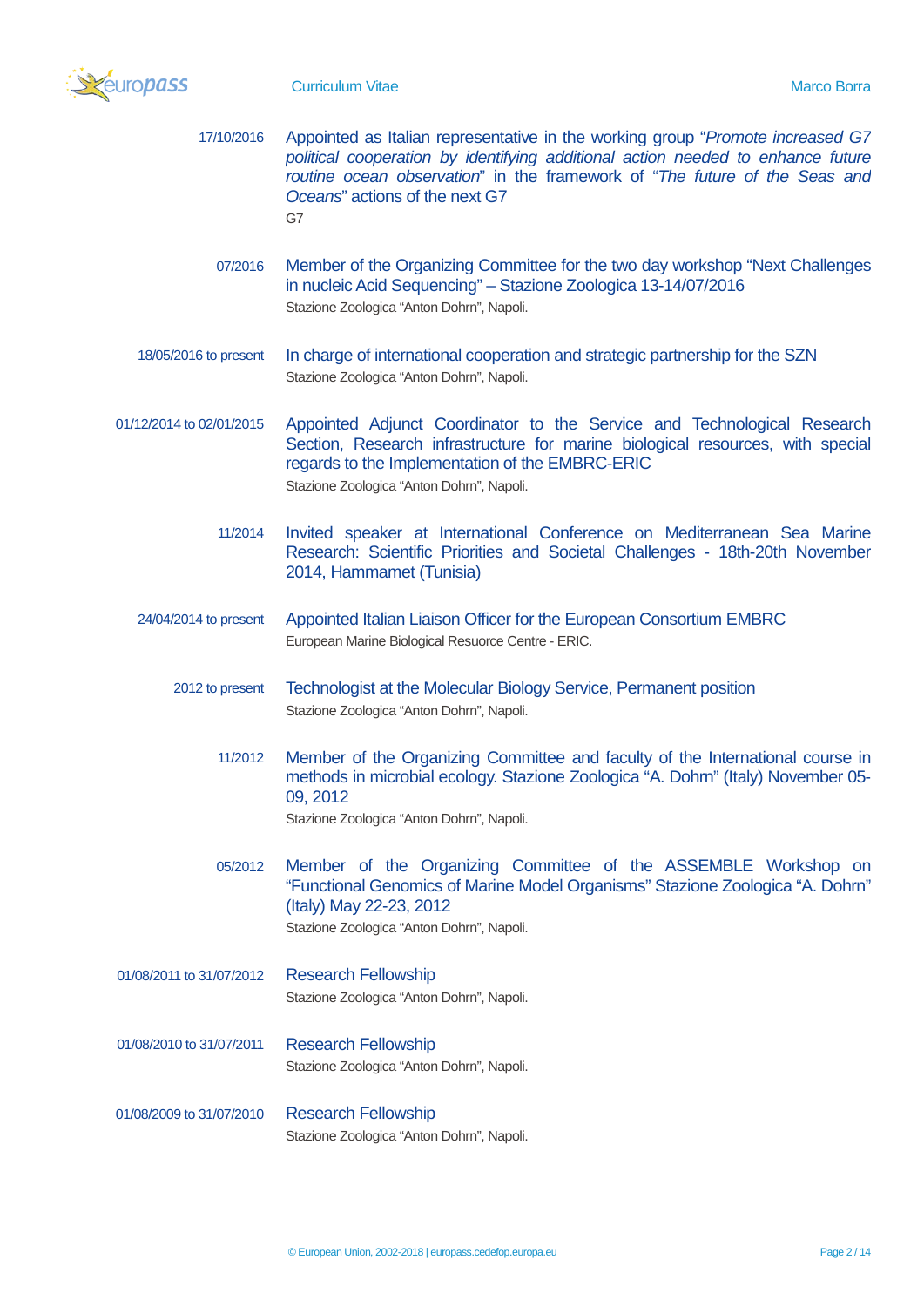

- 01/03/2009 to 01/05/2009 Technologist Gene Expression Core (GECO) Lab biogem s.c.a.r.l. Ariano Irpino (Italy) collaboration contract on the project "Qualificazione del personale nelle principali tecnologie richieste per lo studio delle caratteristiche genotipiche di organismi animali e vegetali" Biogem Scarl, Ariano Irpino.
	- 06/2008 Invited teacher at Marine Genomics Network of excellence (NoE) Training Course "Quantification of gene expression by qPCR" , June 23 – 27 2008 European Molecular Biology Laboratory EMBL Heidelberg Germany
	- 05/2008 Invited speaker at MGE Final General Assembly Title of the talk "TP: Integration of resources increases opportunities and generate results: the Naples Technology Platform experience" – Faro (Portugal) - May 13-16, 2008
	- 05/2008 Invited speaker at Sigma-Aldrich Technical Seminar "LNA and Quantitative PCR" – Title of the talk "WGA applied on qPCR: more reactions less extractions" - May 7, 2008 Stazione Zoologica "Anton Dohrn", Napoli.
	- 04/2008 Invited teacher at 9th Advanced Phytoplankton Course sponsored by University of Tromso (Norway); MARBEF Network of Excellence and Stazione Zoologica Anton Dohrn Napoli. Session of Molecular Phylogeny - April 17, 2008 Stazione Zoologica "Anton Dohrn", Napoli.
	- 02/2008 Invited speaker at Sigma-Aldrich OnLine Webex qPCR Seminar Series Title of the talk "qPCR in "non-molecular" model organisms. The example of *Octopus vulgaris*" - February 7, 2008 Sigma-Aldrich
	- 11/2008 Correspondent at EMBL Heidelberg as expert for the GEAR consortium for the internationalization and the definition of the best-practices, organization and development of service for research - September 11/12, 2008 GEAR Consortium.
	- 2007 to 2008 Member of the Training and Education Council of the Marine Genomics Network of excellence Università della Calabria.
	- 2006 to 2007 Co-Supervisor of PhD Thesis in Animal Biology at "Università della Calabria", Department of Cellular Biology. PhD student Maria Sirakov Title: Identificazione e caratterizzazione di FoxP nel sistema nervosa centrale di *Octopus vulgaris* (Mollusca, Cephalopoda)

Stazione Zoologica "Anton Dohrn", Napoli.

2007 Teacher at Università degli Studi di Napoli "Federico II"; Master in Biotechnology applied to marine species reproduction and repopulation Università degli Studi di Napoli "Federico IIi.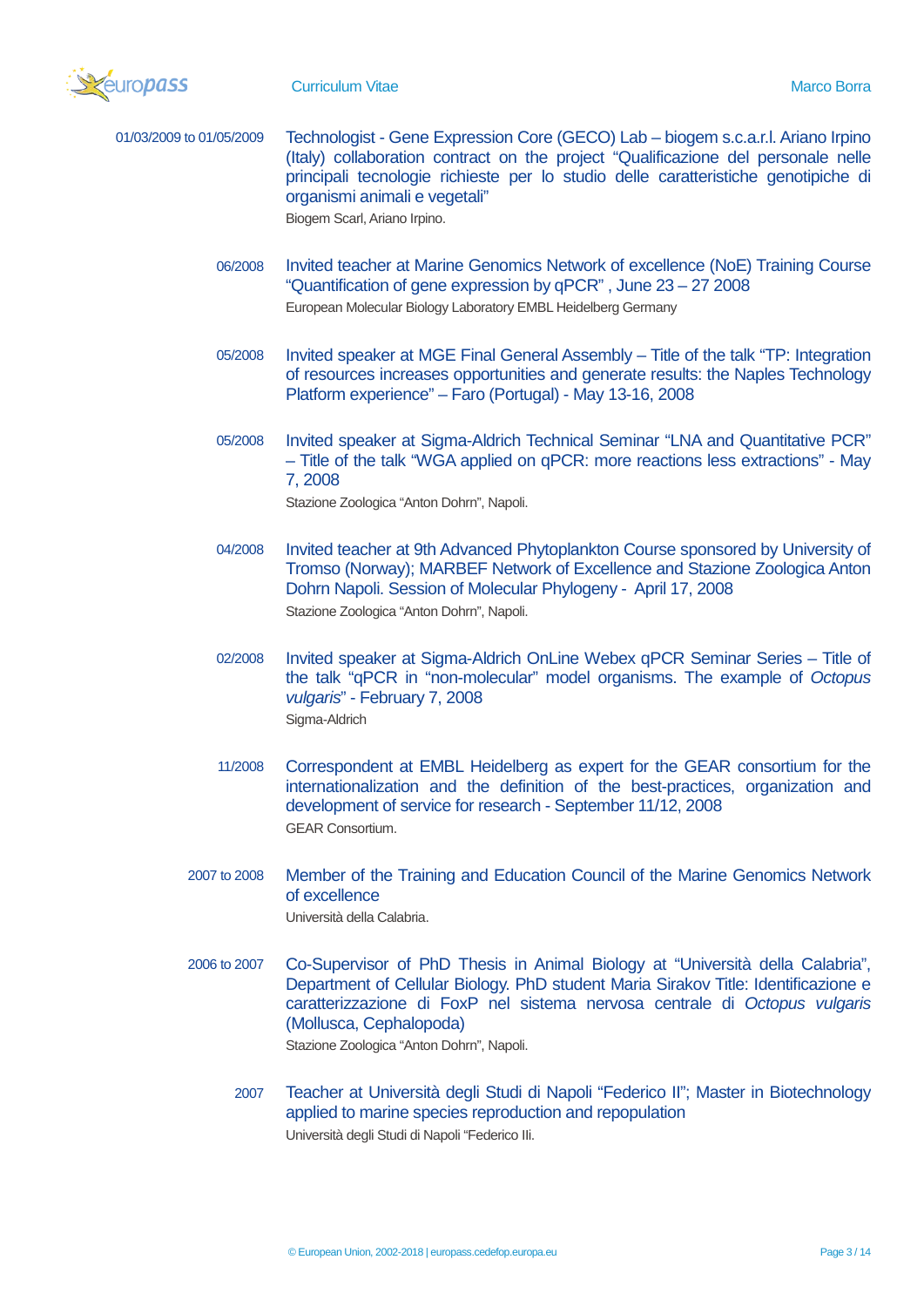

- 2007 Member of the Organizing Committee for the Marine Genomics Network of excellence (NoE) "PhD and Post-doc Workshop" - Crete (Gr) 08-11/oct/2007
- 2007 Invited teacher at Corso di Laurea in Biologia generale ed applicata; Facoltà di Scienze MM.FF.NN Università degli Studi di Napoli Federico II - SZN-Naples, Italy, July 21, 2007, Università degli studi di Napoli Federico II
- 2007 Invited teacher at Marine Genomics Network of excellence (NoE) Summer Course "Evo-Devo meets Marine Genomics - comparative functional analysis of gene regulatory networks in marine species" - SZN-Naples, Italy, July 2-13, 2007 Marine Genomics Network of Excellence.
- 2007 Invited teacher at Marine Genomics Network of excellence (NoE) Training Course "Quantification of gene expression by qPCR" - EMBL Heidelberg Germany, April 23 – 26 2007

Marine Genomics Network of Excellence / Euopean Molecular Biology Laboratory EMBL Heidelberg .

2006 to 2009 Post-doctoral position as Technologist at the Molecular Biology Service, Stazione Zoologica "A. Dohrn", Napoli. Responsible of the Lab Automation. Working on Real-Time PCR; Seqencing; library screening; Microsatellites; SNiP'S. Position founded by Marine Genomics Network of excellence (NoE) for the Technology platform # 22 (Founded by: 2006 "Marine Genomics NoE"; 2007 "Prurigenes" and 2008 "Crescendo")

Stazione Zoologica "Anton Dohrn", Napoli.

2006 to 2007 Advisor, for the robotic automation of molecular biology protocols on Beckman Coulter "BFX" platform within the "GenUfita" project, for the laboratory of the Prof.ssa G. Persico

> CNR - IGB Institute of genetics and biophysics "Adriano Buzzati Traverso", Via Pietro Castellino 111 - 80131 Napoli (Italy).

- 2006 Advisor, for High Throughput screening and robotic automation of molecular biology assay Millipore Italia.
- 2006 Advisor, for the robotic automation of enzymatic assays on Beckman Coulter "BFX" platform, for the laboratory of the Prof. Altamura Istituto di Ricerche in Biologia Molecolare (IRBM/Merck) "P. Angeletti", via Pontina 00040 Pomezia, Roma (Italy).
- 2005 Visitor scientist, Prof. Jonathan Rast lab for a training and a scientific collaboration regarding Real-Tine PCR technology; Micro and Macro Array screening; Bioinformatic analysis and Lab Automation Sunnybrook and Women's College Health Sciences Centre, Department of Medical Biophysics, University of Toronto
- 2005 Advisor, for the robotic automation of molecular biology protocols on Beckman Coulter "BFX" platform, for the laboratory of the Prof. T. Russo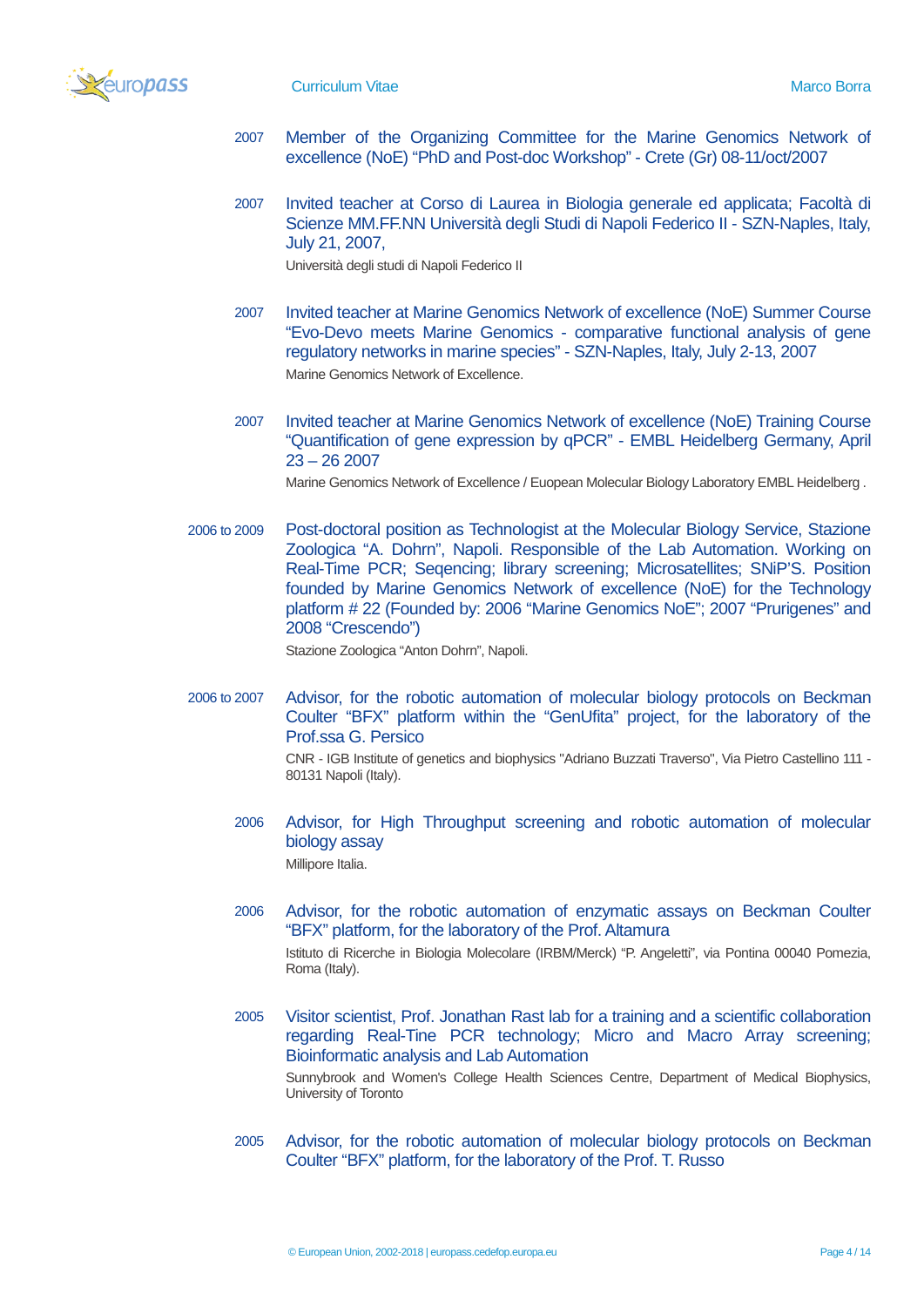

CEINGE advanced biotechnology, via Comunale Margherita 80100 Napoli (Italy)

2005 Advisor, for the robotic automation of molecular biology protocols on Beckman Coulter "BFX" platform Beckman Coulter S.P.A. Cassina dè Pecchi, 20060, Milano.

2003 to 2005 PhD student at Molecular Biology Service, Stazione Zoologica "A. Dohrn", Napoli working at the PhD project and collaborating with all the other activities of the service with particular regards to the robotic automation protocol and the development of high troughput project Stazione Zoologica "Anton Dohrn", Napoli.

1999 to 2003 Training in the Marine Botany Laboratory at Stazione Zoologica "A. Dohrn", Napoli working at the degree thesis project and collaborating to numerous other projects Stazione Zoologica "Anton Dohrn", Napoli.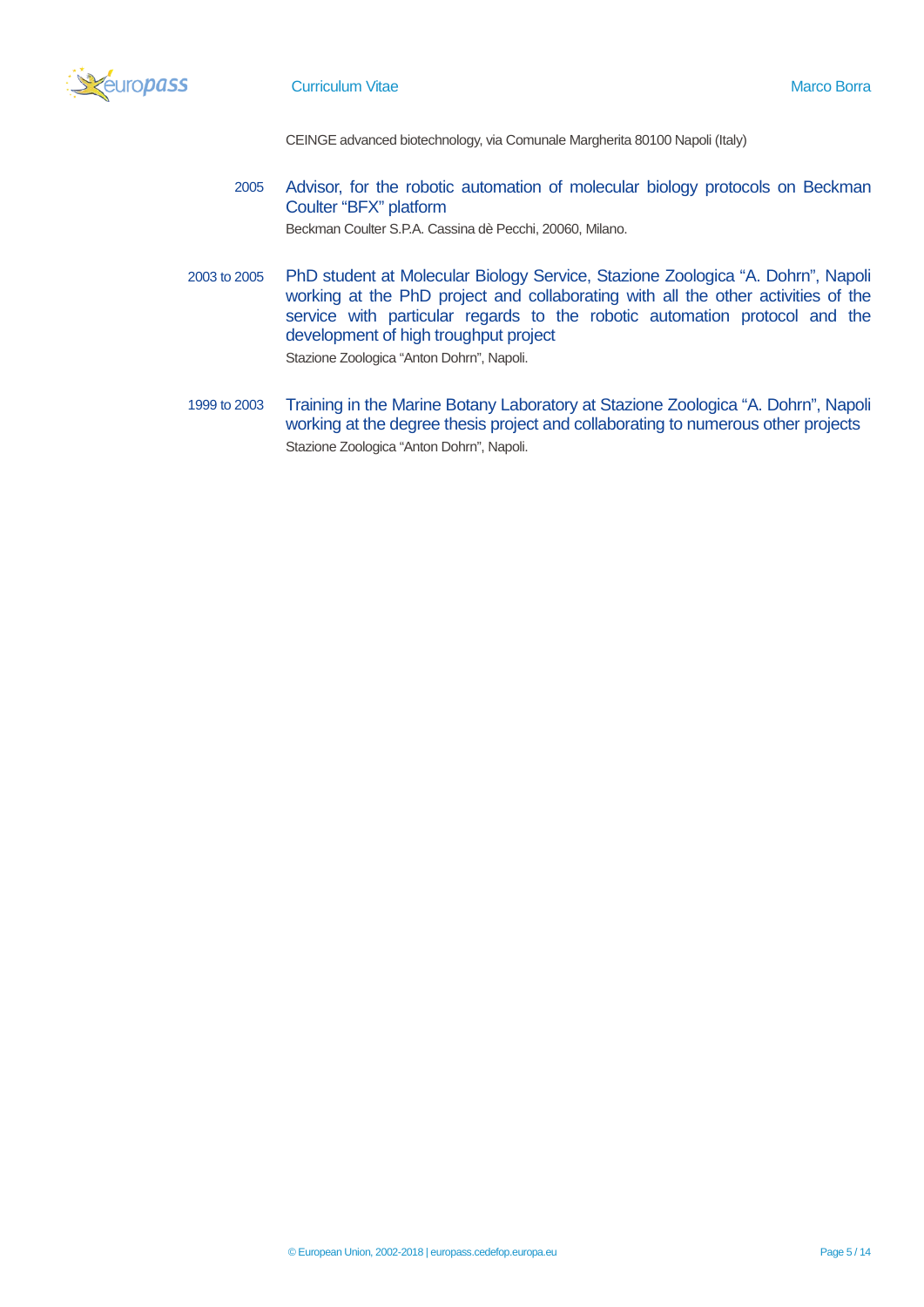

EDUCATION AND TRAINING

## **EDUCATION**

- 1976-1983 Student at French school of Naples A. Dumas
	- 1991 Secondary School (Classical Studies) final exams at Liceo Ginnasio Statale "Vittorio Emanuele II", via S. Sebastiano 61, Napoli
	- 2002 Bachelor's degree in Biological sciences at the faculty of "Mathematics Physics and Natural Sciences" University "Federico II" of Naples. (equivalent to a MSc). Final year thesis in the Marine Botany laboratory (Director Dr. Donato Marino; Stazione Zoologica "A. Dohrn", Naples). Supervisor: Prof. G. Pinto (University "Federico II", Naples). Research Project title: "Morphological and molecular characterization of a new species of Phaeocystis (Prymnesiophyta) of the mediterranean sea"
	- 2002 State Examination to become a Qualified Biologist. Affiliated since 09/09/2002 to Italian National Biologist Order
	- 2004 Course "Ist Biomek Summit" – organised by Beckman Coulter; Geneva, Switzerland. September 5; 6 2004
	- 2004 Course 'Bioinformatics - Introduction to sequence and genome analysis' organised by the Network of Excellence – Marine Genomics Europe; Bremen, Germany, October 18-22, 2004
	- 2004 Course 'Integrated science for SNP Genotyping and Gene Expresion' organised by Applied Biosystems; Naples, Italy, December 14, 2004
	- 2005 Course 'Microarrays - Introduction' organised by the Network of Excellence – Marine Genomics Europe in Bremenhaven; Germany, March 4-5, 2005
	- 2005 PhD in Animal Biology (specialization in Cellular Biology) at "Università della Calabria", Department of Cellular Biology, in collaboration with the Biochemistry and Molecular Biology Lab (Dr. Ina Arnone) and Molecular Biology Service (Coordinator Dr. Elio Biffali) at Stazione Zoologica "A. Dohrn", Napoli Project and PhD. Thesis title: "Search of novel regulators controlling Epithelial Mesenchyme Transition (EMT) using differential array hybridization in the sea urchin embryo"

## **TRAINING**

- 06/2018 Strategic Management Course; SZN Napoli, Italy, June, 2018
- 10/2014 Biorad ddPCR workshop; Naples Italy, October 16, 2014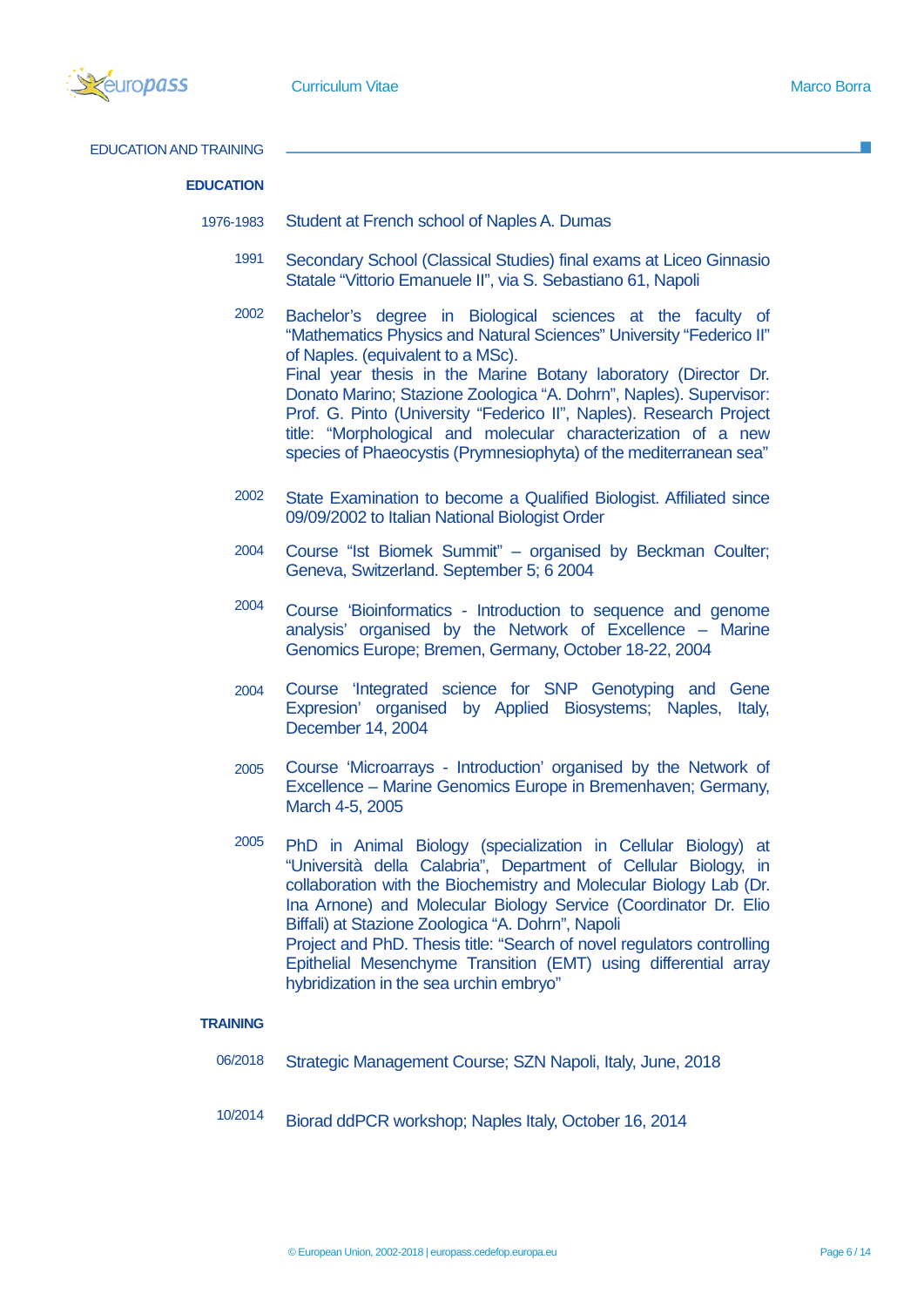

- 10/2014 Ion Torrent world tour organised by Life technologies; Bologna Italy, September 30/October 1, 2014
- 06/2014 Freedom EVOware standard 2.6 corso di formazione con prove teoriche e pratiche sui sistemi di automazioni robotiche TECAN-TECAN Italia; Milano, July 21-23, 2014
- 03/2014 Ion RNA library construction training Life technologies; Darmstadt Germany, March 11-13, 2014
- 12/2013 Ion Torrent Proton Workflow training Life technologies; Stazione Zoologica Napoli, Italy, December 10-12, 2013
- 11/2013 Ion Torrent Proton Workflow training Life technologies; Darmstadt Germany, November 27-29, 2013
- 05/2013 Technical seminar "Smarter decision sooner working towards more biological relevance in drug discovery" organised by Tecan; CNR Napoli Italy, May 21, 2013
- 01/2012 Technical seminar "Illumina MiSeq System" organised by Illumina; CNR Napoli Italy, January 25, 2012
- 09/2011 Seminar "La competizione europea sui fondi per Università e Ricerca. Un gap italiano da colmare" organised by Rappresentanza di Milano della Commissione Europea sala blu palazzo rappresentanza commissione europea corso Magenta 59, September 27, 2011
- 09/2010 Technical seminar "Real time studies from sample perp to analysis" organised by Appried Biosystems Sala del Consiglio, Dipartimento di Biologia Strutturale e Funzionale, Università degli Studi di Napoli Federido II Complesso Monte S. Angelo Napoli Italy, September 20, 2010
- 09/2010 Technical seminar "the next generation of molecular diagnostic test, systems, and services" organised by Illumina; Hotel Hilton, Milano Italy, September 13, 2010
- 06/2010 Technical seminar "Sequencing simplified" organised by Illumina; Hotel Marriott, Roma Italy, June 23, 2010
- 05/2010 Technical seminar "Gene expression analysis and HRM" organised by Biorad; Università degli Studi di Napoli, Italy, May 25, 2010
- 02/2010 Course "Genomic Approaches to Evolution and Development", February 7 - 11 2010, EMBL Heidelberg
- 06/2009 Technical seminar "From whole-Genome to Whole-Solution, disease Analysis Tools for the Next Generation" organised by Illumina; Hotel Hilton, Milano, Italy, June 18, 2009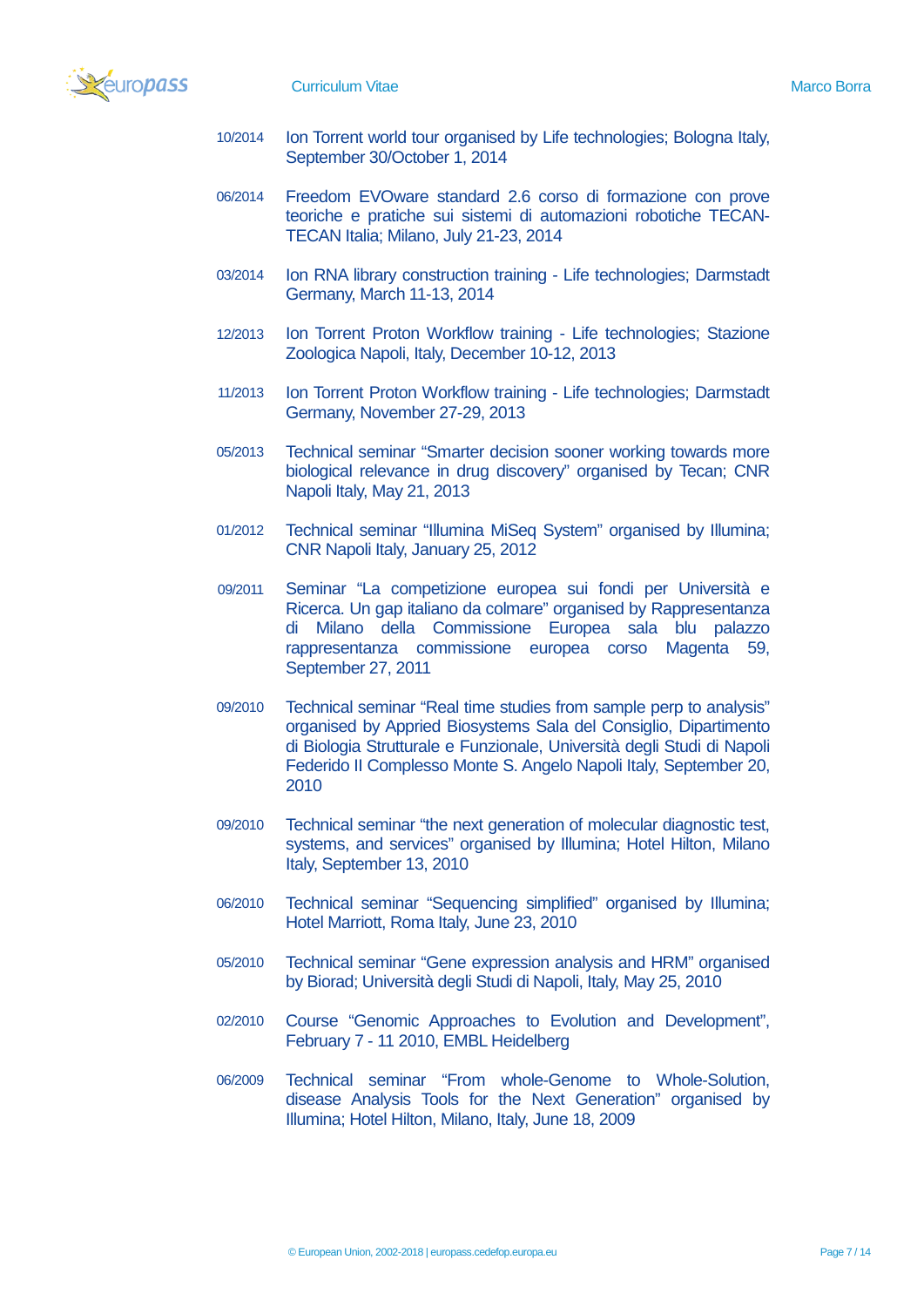

- 04/2009 Technical seminar 'Real Time PCR' organised by Applied Biosystems; Biogem S.C.A.R.L.; Ariano Irpino, Italy, April 1, 2009
- 12/2008 Technical seminar 'SOLIDTM 3 Technology for Ultra High Throughput Sequencing' organised by Applied Biosystems; SUN Napoli, Italy, December 2, 2008
- 05/2006 Technical seminar '2006 Molecular Biology Seminar Tour' organised by Applied Biosystems; IGB;Napoli, Italy, May 26, 2006
- 05/2006 Course "Ist Automation school for Biotechnolgy Research" organised by the Foundation for Biotechnolgy; Naples, Italy, May 4, 2006

### PERSONAL SKILLS

Mother tongue(s) Italian

Other language(s

| uage(s) | <b>UNDERSTANDING</b>                                             |         | <b>SPEAKING</b>                                                  |                   | <b>WRITING</b> |  |  |
|---------|------------------------------------------------------------------|---------|------------------------------------------------------------------|-------------------|----------------|--|--|
|         | Listening                                                        | Reading | Spoken interaction                                               | Spoken production |                |  |  |
| English | C2                                                               | C2      | C2                                                               | C2                | C1             |  |  |
|         |                                                                  |         | Replace with name of language certificate. Enter level if known. |                   |                |  |  |
| French  | C2                                                               | C2      | С2                                                               | C2                | C1             |  |  |
|         | Replace with name of language certificate. Enter level if known. |         |                                                                  |                   |                |  |  |
|         |                                                                  |         |                                                                  |                   |                |  |  |

Levels: A1/A2: Basic user - B1/B2: Independent user - C1/C2 Proficient user [Common European Framework of Reference for Languages](http://europass.cedefop.europa.eu/en/resources/european-language-levels-cefr)

| Digital skills | <b>SELF-ASSESSMENT</b>                                  |                 |                     |                |                           |  |  |
|----------------|---------------------------------------------------------|-----------------|---------------------|----------------|---------------------------|--|--|
|                | <b>Information</b><br>processing                        | Communication   | Content<br>creation | <b>Safety</b>  | <b>Problem</b><br>solving |  |  |
|                | Proficient user                                         | Proficient user | Proficient user     | Proficient uer | Proficient user           |  |  |
|                | Levels: Basic user - Independent user - Proficient user |                 |                     |                |                           |  |  |

[Digital competences -](http://europass.cedefop.europa.eu/en/resources/digital-competences) Self-assessment grid

Excellent knowledge of computer science

Driving licence A and B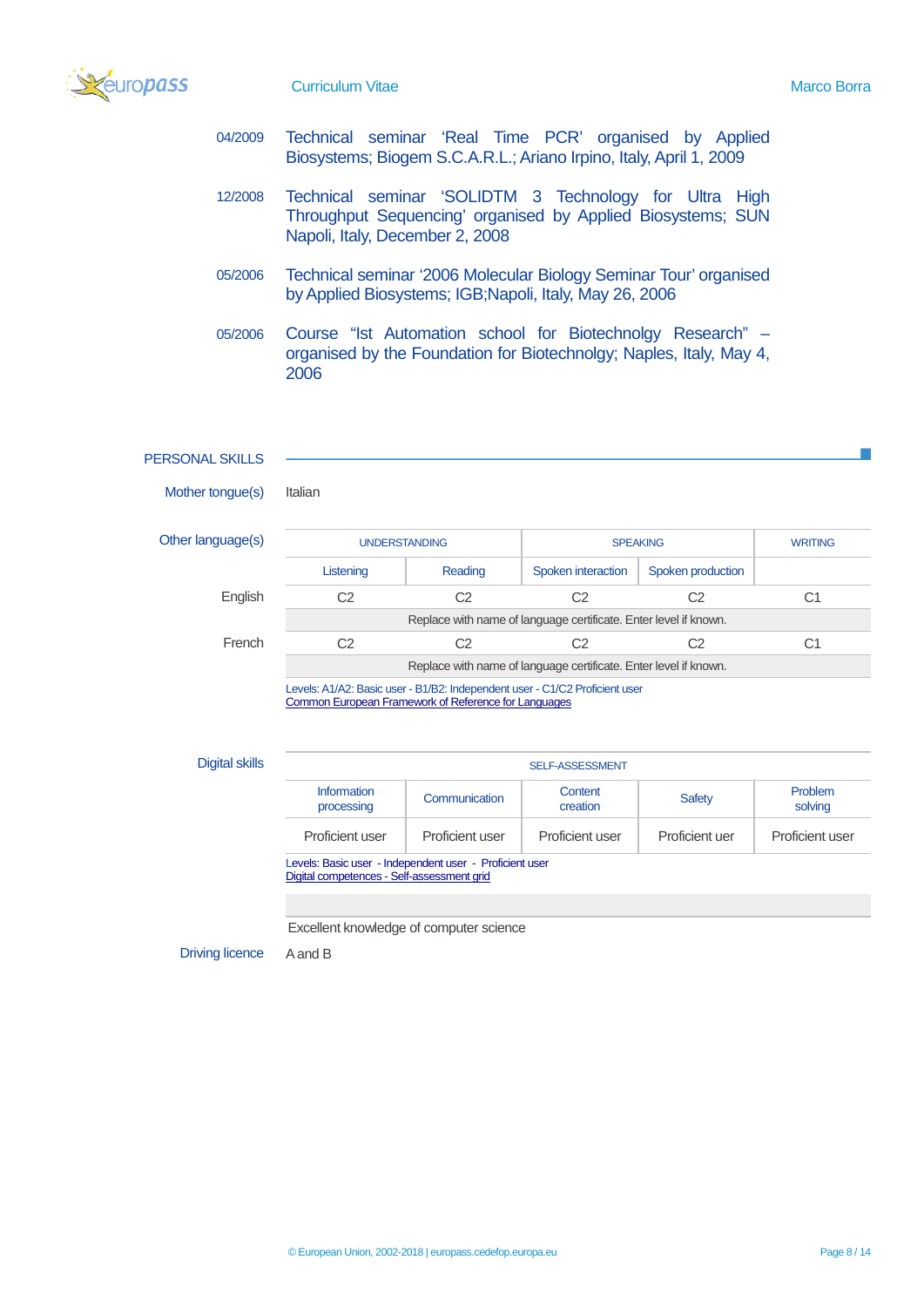

ADDITIONAL INFORMATION

- Publications Zingone, Adriana; Borra, Marco; Brunet, Christophe; Forlani, Gandi; Kooistra, Wiebe HCF; Procaccini, Gabriele; PHYLOGENETIC POSITION OF CRUSTOMASTIX STIGMATICA SP. NOV. AND DOLICHOMASTIX TENUILEPIS IN RELATION TO THE MAMIELLALES (PRASINOPHYCEAE, CHLOROPHYTA) 1. Journal of Phycology, 38,5,1024-1039, 2002, Wiley Online Library
	- Caputo G, Di Benedetto M, Salvatore G, Mithbaokar P. M, Paino G, Staibano S, Borra M, Maharajan V. Maternal cocaine alters the expression patterns of apoptotic protein Bak in postnatal mouse brain. Italian Journal of Anatomy and Embryology Vol 109 n.1 al fasc. 3. July September 2004
	- Zingone, Adriana; Natale, Fortuna; Biffali, Elio; Borra, Marco; Forlani, Gandi; Sarno, Diana; Diversity in morphology, infectivity, molecular characteristics and induced host resistance between two viruses infecting Micromonas pusilla. Aquatic microbial ecology, 45,1,1-14, 2006.
	- Caputi, Luigi; Borra, Marco; Andreakis, Nikos; Biffali, Elio; Sordino, Paolo; SNPs and Hox gene mapping in Ciona intestinalis. BMC genomics,9,1,39, 2008, BioMed Central
	- De Gregoris, Tristano Bacchetti; Borra, Marco; Biffali, Elio; Bekel, Thomas; Burgess, J Grant; Kirby, Richard R; Clare, Anthony S; Construction of an adult barnacle (Balanus amphitrite) cDNA library and selection of reference genes for quantitative RT-PCR studies. BMC molecular biology, 10,1,62, 2009, BioMed Central
	- Tomasello, Agostino; Di Maida, Germana; Calvo, Sebastiano; Pirrotta, Maria; Borra, Marco; Procaccini, Gabriele; Seagrass meadows at the extreme of environmental tolerance: the case of Posidonia oceanica in a semi - enclosed coastal lagoon. Marine Ecology, 30,3,288-300, 2009, Wiley Online Library
	- Sirakov, Maria; Zarrella, Ilaria; Borra, Marco; Rizzo, Francesca; Biffali, Elio; Arnone, Maria Ina; Fiorito, Graziano; Selection and validation of a set of reliable reference genes for quantitative RT-PCR studies in the brain of the Cephalopod Mollusc Octopus vulgaris. BMC Molecular Biology, 10,1,70, 2009, BioMed Central
	- Lauritano, Chiara; Borra, Marco; Carotenuto, Ylenia; Biffali, Elio; Miralto, Antonio; Procaccini, Gabriele; Ianora, Adrianna; First molecular evidence of diatom effects in the copepod Calanus helgolandicus. Journal of Experimental Marine Biology and Ecology, 404,1,79-86, 2011, Elsevier
	- Tesson, Sylvie VM; Borra, Marco; Kooistra, Wiebe HCF; Procaccini, Gabriele; Microsatellite primers in the planktonic diatom Pseudo-nitzschia multistriata (Bacillariophyceae). American journal of botany,98,2,e33-e35, 2011, Botanical Society of America
	- Lauritano, Chiara; Borra, Marco; Carotenuto, Ylenia; Biffali, Elio; Miralto, Antonio; Procaccini, Gabriele; Ianora, Adrianna; Molecular evidence of the toxic effects of diatom diets on gene expression patterns in copepods. PLoS One,6,10,e26850, 2011, Public Library of Science
	- Saied, Almokhtar; Maffucci, Fulvio; Hochscheid, Sandra; Dryag, Salih; Swayeb, Bashir; Borra, Marco; Ouerghi, Atef; Procaccini, Gabriele; Bentivegna, Flegra; Loggerhead turtles nesting in Libya: an important management unit for the Mediterranean stock. Marine Ecology Progress Series ,450,207-218, 2012
	- Anna Italiano, Davide Di Cioccio, Marco Borra, Elio Biffali, Gabriele Procaccini, Adriana Zingone. AFLP reveals intraspecific variations in geographically diverse Ostreopsis cf. ovata populations. ISSHA (International Society for the Study of Harmful Algae) 2013
	- Guida, Maurizio; Marra, Marialuisa; Zullo, Fulvio; Guida, Marco; Trifuoggi, Marco; Biffali, Elio; Borra, Marco; De Mieri, Giovanna; D'Alessandro, Raffaella; De Felice, Bruna; Association between exposure to dioxin-like polychlorinated biphenyls and miR-191 expression in human peripheral blood mononuclear cells. Mutation Research/Genetic Toxicology and Environmental Mutagenesis,753,1,36-41, 2013, Elsevier
	- © European Union, 2002-2018 | europass.cedefop.europa.eu Page 9 / 14 • Sirakov\*, Maria; Borra\*, Marco; Cambuli, Francesca Maria; Plateroti, Michelina; Defining suitable reference genes for RT-qPCR analysis on intestinal epithelial cells. Molecular biotechnology,54,3,930-938, 2013, Humana Press Inc - \* equal contribution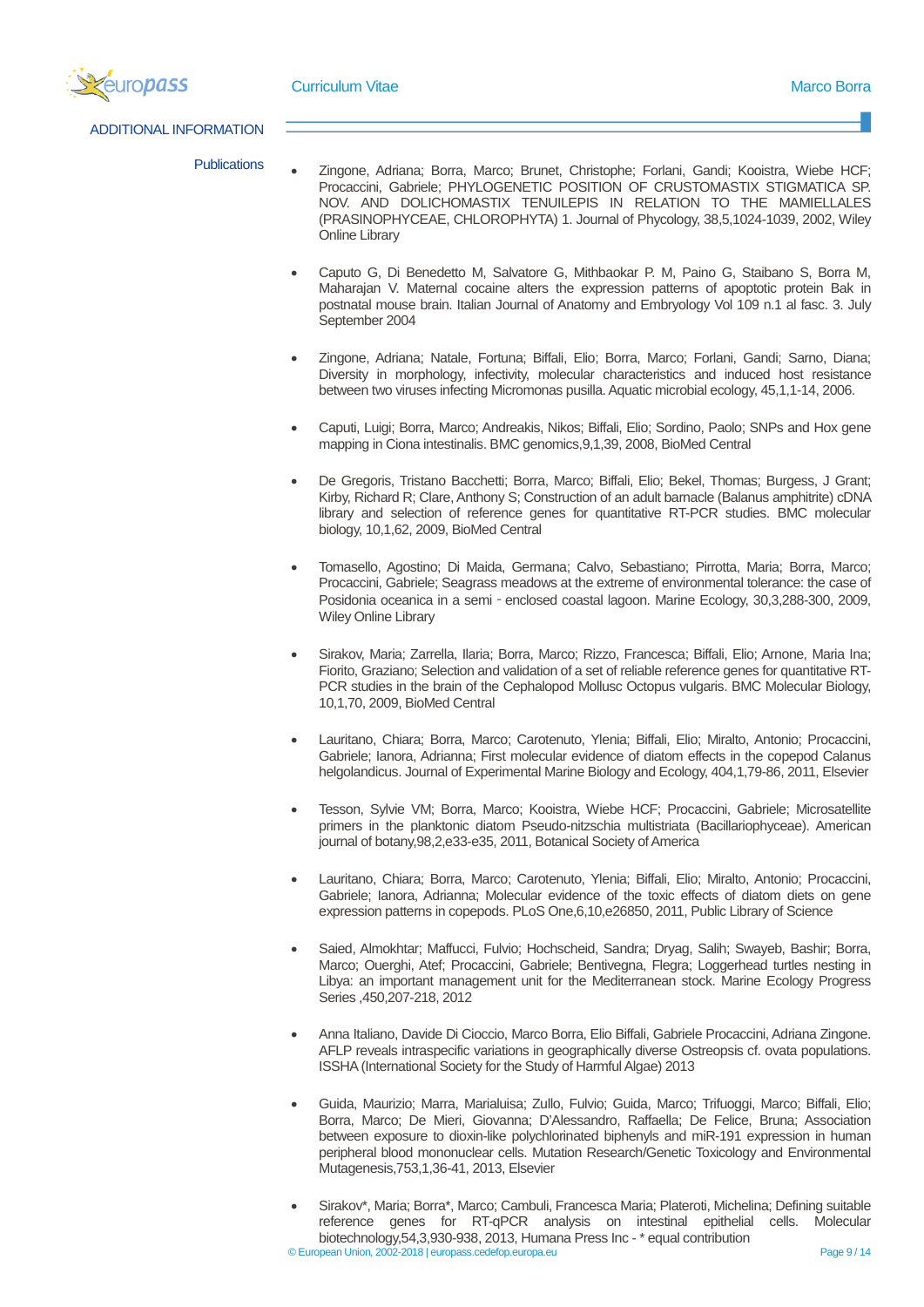

- Bošnjak, Ivana; Pleić, Ivana Lepen; Borra, Marco; Mladineo, Ivona; Quantification and in situ localisation of abcb1 and abcc9genes in toxicant-exposed sea urchin embryos. Environmental Science and Pollution Research,20,12,8600-8611, 2013, Springer Berlin Heidelberg
- Vuttariello, Emilia; Borra, Marco; Calise, Celeste; Mauriello, Elvira; Greggi, Stefano; Vecchione, Aldo; Biffali, Elio; Chiappetta, Gennaro; A new rapid methodological strategy to assess BRCA mutational status. Molecular biotechnology,54,3,954-960, 2013, Humana Press Inc
- Cecchini, Stefano; Paciolla, Mariateresa; Biffali, Elio; Borra, Marco; Ursini, Matilde V; Lioi, Maria B; Ontogenetic profile of innate immune related genes and their tissue-specific expression in brown trout, Salmo trutta (Linnaeus, 1758). Fish & shellfish immunology, 35,3,988-992, 2013, Academic Press
- Adelfi, Maria Grazia; Borra, Marco; Sanges, Remo; Montresor, Marina; Fontana, Angelo; Ferrante, Maria Immacolata; Selection and validation of reference genes for qPCR analysis in the pennate diatoms Pseudo-nitzschia multistriata and P. arenysensis. Journal of Experimental Marine Biology and Ecology,451,74-81, 2014, Elsevier
- De Felice, Bruna; Mondola, Paolo; Sasso, Anna; Orefice, Giuseppe; Bresciamorra, Vincenzo; Vacca, Giovanni; Biffali, Elio; Borra, Marco; Pannone, Raimondo; Small non-coding RNA signature in multiple sclerosis patients after treatment with interferon-β, BMC medical genomics,7,1,26, 2014, BioMed Central
- Bošnjak, Ivana; Borra, Marco; Iamunno, Franco; Benvenuto, Giovanna; Ujević, Ivana; Bušelić, Ivana; Roje-Busatto, Romana; Mladineo, Ivona; Effect of bisphenol A on P-glycoproteinmediated efflux and ultrastructure of the sea urchin embryo. Aquatic toxicology,156,21-29, 2014, Elsevier
- De Felice, Bruna; Annunziata, Anna; Fiorentino, Giuseppe; Borra, Marco; Biffali, Elio; Coppola, Cinzia; Cotrufo, Roberto; Brettschneider, Johannes; Giordana, Maria Luisa; Dalmay, Tamas; miR-338-3p is over-expressed in blood, CFS, serum and spinal cord from sporadic amyotrophic lateral sclerosis patients. Neurogenetics,15,4,243-253, 2014, Springer Berlin Heidelberg
- De Felice, Bruna; Annunziata, Anna; Fiorentino, Giuseppe; Manfellotto, Francesco; D'Alessandro, Raffaella; Marino, Rita; Borra, Marco; Biffali, Elio; Telomerase expression in amyotrophic lateral sclerosis (ALS) patients. Journal of human genetics,59,10,555-561, 2014, Nature Publishing Group
- De Felice, Bruna; Mondola, Paolo; Sasso, Anna; Orefice, Giuseppe; Bresciamorra, Vincenzo; Vacca, Giovanni; Biffali, Elio; Borra, Marco; Pannone, Raimondo; Dohrn, Zoological Station Anton; ,Small non-coding RNA signature in Multiple Sclerosis patients after treatment with Interferon-ß. BMC Medical genomics, DOI: 10.1186/1755-8794-7-26 2014.
- Marco Guida, Paolo Losanno Cannavacciuolo, Mara Cesarano, Marco Borra, Elio Biffali ,Giovanna De Mieri, Raffaella D'Alessandro and Bruna De Felice; Microbial diversity of landslide soils assessed by RFLP and SSCP fingerprints. Journal of Applied Genetics, 55, Issue 3, 403-415, 2014, Spinger
- De Felice, Bruna; Borra, Marco; Manfellotto, Francesco; Anna, Santangelo; Biffali, Elio; Guida, Marco; Assessment of genetic diversity between wild and cultivated artichokes using SSR markers. Genetic Resources and Crop Evolution,63,8,1363-1369, 2016, Springer Netherlands
- D'Agostino, Ylenia; Locascio, Annamaria; Ristoratore, Filomena; Sordino, Paolo; Spagnuolo, Antonietta; Borra\*, Marco; D'Aniello\*, Salvatore; A rapid and cheap methodology for CRISPR/Cas9 zebrafish mutant screening. Molecular biotechnology,58,1,73-78, 2016, Springer US \*Corresponding
- Maffucci, Fulvio; Corrado, Raffaele; Palatella, Luigi; Borra, Marco; Marullo, Salvatore; Hochscheid, Sandra; Lacorata, Guglielmo; Iudicone, Daniele; Seasonal heterogeneity of ocean warming: a mortality sink for ectotherm colonizers. Scientific reports,6, 2016, Nature Publishing **Group**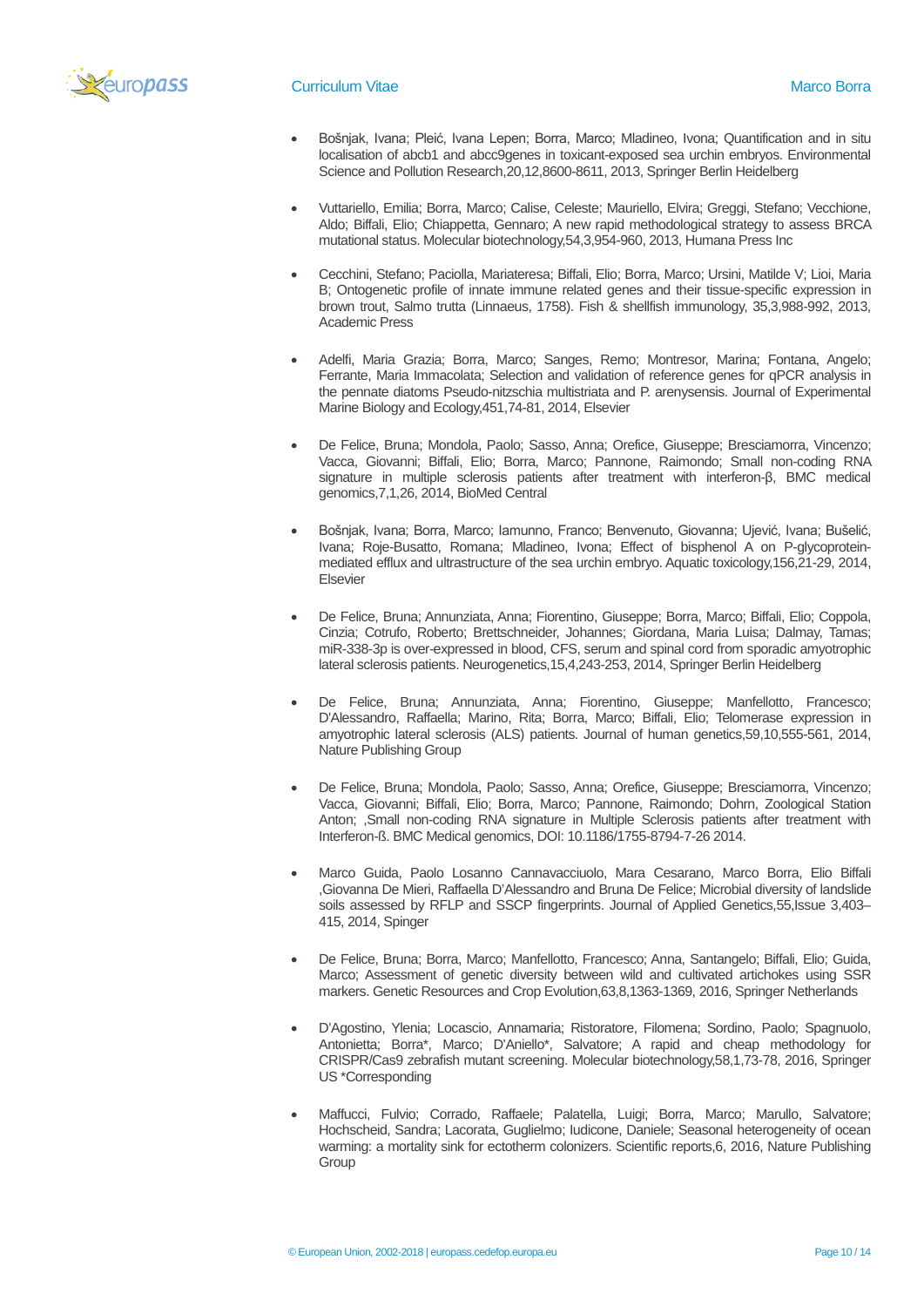

- Pepi, Milva; Borra, Marco; Tamburrino, Stella; Saggiomo, Maria; Viola, Alfio; Biffali, Elio; Balestra, Cecilia; Sprovieri, Mario; Casotti, Raffaella; A Bacillus sp. isolated from sediments of the Sarno River mouth, Gulf of Naples (Italy) produces a biofilm biosorbing Pb (II). Science of the Total Environment,562,588-595, 2016, Elsevier
- Karaa, Sami; Maffucci, Fulvio; Jribi, Imed; Bologna, Marco Alberto; Borra, Marco; Biffali, Elio; Bradai, Mohamed Nejmeddine; Hochscheid, Sandra; Connectivity and stock composition of loggerhead turtles foraging on the North African continental shelf (Central Mediterranean): implications for conservation and management. Marine Ecology,37,5,1103-1115, 2016.
- Pepi, Milva; Heipieper, Hermann J; Balestra, Cecilia; Borra, Marco; Biffali, Elio; Casotti, Raffaella; Toxicity of diatom polyunsaturated aldehydes to marine bacterial isolates reveals their mode of action. Chemosphere, 177 (2017) 258-265, 2017 Elsevier.
- Emilia Vuttariello, Marco Borra, Elvira Mauriello, Celeste Calise, Barbara D'Andrea, Anna Capiluongo, Franco Fulciniti, Anna Cipolletta, Mario Monaco, Luciano Pezzullo, and Gennaro Chiappetta; Multiplex PCR approach to simultaneously identify several mutations in fine needle cytology thyroid samples" by, Oncotarget Journal, doi: 10.18632/oncotarget.17656 Published 06/05/2017
- Gabriele Procaccini, Laura Entrambasaguas, Marlene Jahnke, Elio Biffali, Marco Borra, Remo Sanges, Lazaro Marin-Guirao. Tissue-specific transcriptomic profiling provides new insights into the reproductive ecology and biology of the iconic seagrass species Posidonia oceanica. Marine Genomics, 2017 Elsevier. Published 26/05/2017
- Kumari Richa, Cecilia Balestra, Roberta Piredda, Vladimir Benes, Marco Borra, Augusto Passarelli, Francesca Margiotta, Maria Saggiomo, Elio Biffali, Remo Sanges, David J Scanlanand and Raffaella Casotti; Distribution, community composition and potential metabolic activity of bacterioplankton in an urbanized Applied and Environmental Microbiology Published 30/06/2017
- Francesco Musacchia, Filip Vasilev, Marco Borra, Elio Biffali, Remo Sanges, Luigia Santella, Jong Tai Chun; De novo assembly of a transcriptome from the eggs and early embryos of Astropecten aranciacus PONE-D-17-19478 Accepted 25/08/2017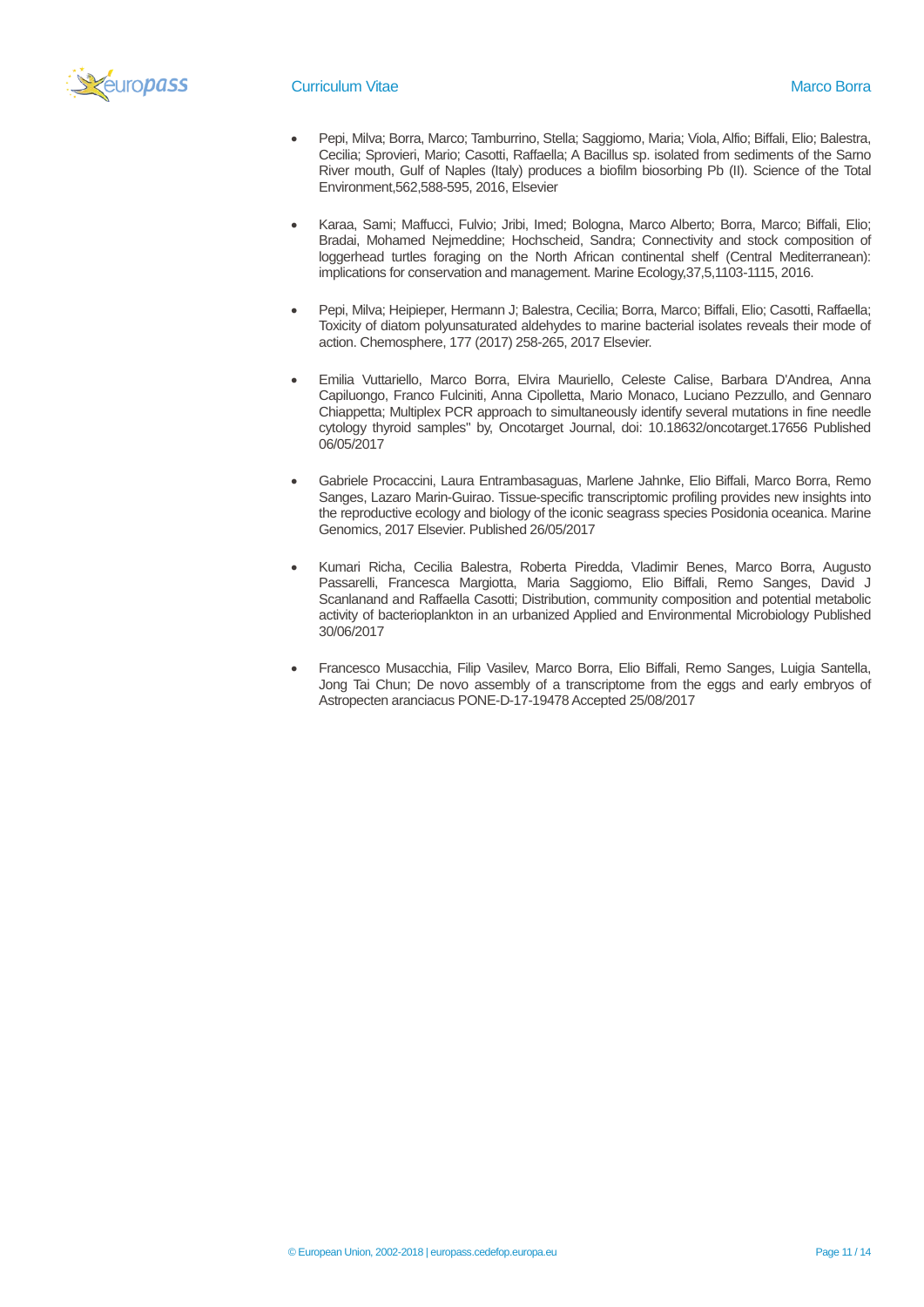

- Meeting and communications • Italian Botanical Society– annual scientific reunion- Gruppo di lavoro per l'algologia. 10-11 November 2000 Ancona, Italy. Caratterizzazione morfologica e molecolare di una nuova specie di Phaeocystis del Mediterraneo M. Borra, A. Zingone, G. Forlani Stazione Zoologica "A. Dohrn"- Napoli (Italy)
	- Italian Histochemistry Society– XXIX° National Congress. 23-25 April 2001, Capri, Italy
	- Italian Botanical Society– annual scientific reunion Gruppo di lavoro per l'algologia. 19-21 Ottobre 2001 Sassari, Italy Analisi filogenetica di Crustomastix sp. nov. e Dolichomastix tenuilepis, due Mamiellales (Prasinophyceae) del Golfo di Napoli A. Zingone, M. Borra, C. Brunet, G. Forlani, W. Kooistra, G. Procaccini Stazione Zoologica "A. Dohrn"- Napoli (Italy)
	- Italian National Biologist Order XV° International Congress. 03-06 October 2002 Umago, **Croazia**
	- Italian Botanical Society– annual scientific reunion Gruppo di lavoro per l'algologia. 08-09 November 2002 Chioggia, Italy
	- Faculty of Medicine and surgery, Pharmacy, Veterinary Medicine, Agriculture "Scientific days of the Pole of the Sciences and the Technologies for the Life". Napoli 20-21 may 2004
	- 2nd International Meeting on Veterinary Morpho-functional Biotechnologies. July 1-3, 2004 Real Orto Botanico Napoli, Italy
	- Marine Genomics Network of Excellence (NoE). Workshop "New Year Genboree in Naples" Genome annotation Strategies with special reference to Strongilocentrotus purpuratus 16-20 January 2006, Stazione Zoologica "A. Dohrn", Naples Italy.
	- Marine Genomics International conference, Sorrento (NA) Italy, 28 october 1 november 2006
	- Marine Genomics Europe Exploratory Workshop: Transcriptomics Approaches for the Analysis of Marine Systems, EMBL Heidelberg Germany, February 23 – 25 2007
	- Marine Genomics Europe Exploratory Workshop: Hight-Throughput sequencing applied to marine organisms, a European perspective, Station Biologique de Roscoff, France, April 15 – 17 2007
	- Marine Genomics Europe Final General Assembly Faro (Portugal) May 13-16, 2008awards, memberships, references. Remove headings not relevant in the left column.

#### Poster and technical communications

- M. Di Benedetto, G. Salvatore, P. M. Mithbaokar, M. Borra, G. Caputo, V. Maharajan Expression of apoptotic proteins Bak and Bcl-w in developing mouse brain. ISDN 2004: 15th Biennal Meeting of the International Society for Developmental Neuroscience 4-7 August 2004, Heriot Watt University, Edinburgh, Scotland, UK.
- M. Di Benedetto, G. Salvatore, P. M. Mithbaokar, M. Borra, A. Luongo, V. Maharajan, S. Staibano, G. Caputo Expressionof Bak and Bcl-W protein in developing mouse brain. Faculty of Medicine and surgery, Pharmacy, Veterinary Medicine, Agriculture "Scientific days of the Pole of the Sciences and the Technologies for the Life". Napoli 20-21 may 2004
- M. Di Benedetto, G. Salvatore, P. M. Mithbaokar, M. Borra, G. Caputo, M. Russo, S. Staibano, V. Maharajan Expression of apoptotic proteins Bak and Bcl-w in postnatal developing mouse brain 2nd International Meeting on Veterinary Morpho-functional Biotechnologies. July 1-3, 2004 Real Orto Botanico Napoli, Italy
- Caputo G, Di Benedetto M, Salvatore G, Mithbaokar P. M, Paino G, Staibano S, Borra M, Maharajan V. Maternal cocaine alters the expression patterns of apoptotic protein Bak in postnatal mouse brain. 58° Meeting of Italian Society of Anatomy 17-18-19 September 2004, Campus Universitario Chieti, Italy.
- M.I Arnone, E. Biffali, M. Borra, A. Falciatore, P. Sordino, A. Spagnuolo. "The Stazione Zoologica (SZN) Technology Platform". Marine Genomics Network of excellence (NoE); Rennes 2004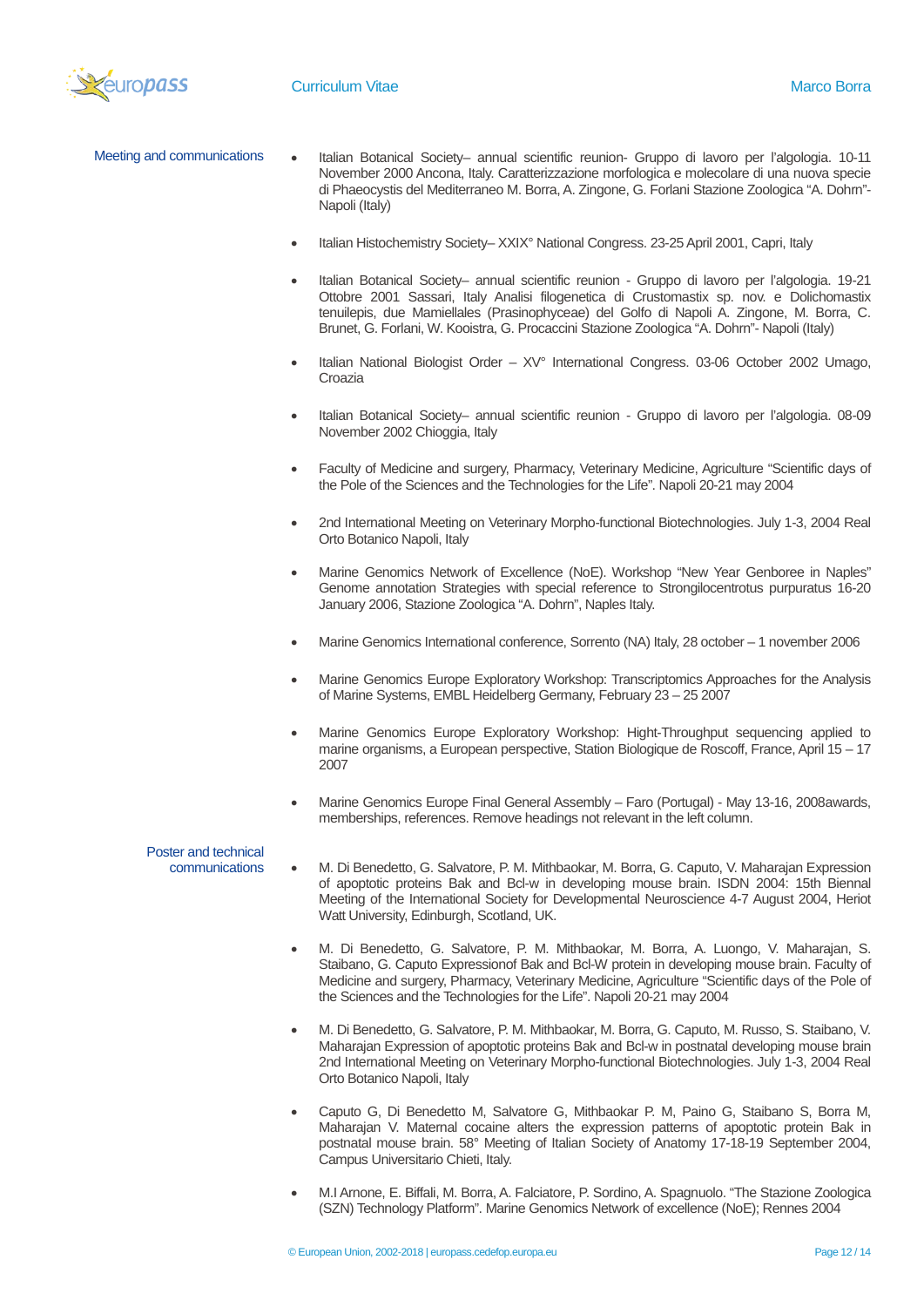

- Zingone A, Biffali E, Borra M, Forlani G, Natale F, Sarno D. Do viruses control phytoplankton blooms? The case of Micromonas pusilla.1st European Workshop on Aquatic Phage Ecology 1- 4 February 2005, Chateau de Ripaille, Thonon les Bains, France.
- M. Borra. Identification of differentially expressed genes by macroarray screening and screenings by High Throughput sequencing. Marine Genomics Network of excellence (NoE); PhD and Post-docs Workshop, MPI-Berlin, October 2005
- M. Borra, E. Mauriello, R. Pannone, E. Biffali. Stazione Zoologica "A. Dohrn" Napoli High throughput plasmid purification using Millipore Montage Plasmid Miniprep Kit\* and Beckman Coulter's Biomek® FX Laboratory Automation Workstation equipped with ORCA® robotic arm. Marine Genomics Network of excellence (NoE) Newsletter N°18, January 27th 2006
- M. Borra, E. Mauriello, R. Pannone, E. Biffali. Stazione Zoologica "A. Dohrn" Napoli High throughput sequence reaction cleanup using Millipore Montage SEQ96 Sequencing Reaction Cleanup Kit\* and Beckman Coulter's Biomek® FX Laboratory Automation Workstation equipped with ORCA® robotic arm. T3 Update, Biorobotics On-line application note, Beckman Coulter. 2006
- M. Borra, E. Mauriello, E. Biffali From clones to sequences: A fully automated way drives you trough high throughput plasmid purification, normalization, sequences reactions setup and cleanup with Beckman Coulter's Biomek® FX Liquid handler equipped with ORCA® robotic arm. 1st European Biomek User Summit 5 - 6 September 2006, Geneva, Switzerlan
- Adriana Zingone, Fortuna Natale, Elio Biffali, Marco Borra, Gandi Forlani, Diana Sarno, 2006. Diversity in morphology, infectivity, molecular characteristics and induced host resistance between two viruses infecting Micromonas pusilla. Marine Genomics International conference, Sorrento (NA) Italy, 28 october – 1 november 2006 Poster honored of the third prize.
- M. Borra. Identification of differentially expressed genes by macroarray screening and screenings by High Throughput sequencing. Marine Genomics Network of excellence (NoE); Marine Genomics Exploratory Workshop: Transcriptomics Approaches for the Analysis of Marine Systems, EMBL Heidelberg Germany, February 23 – 25 2007
- M. Borra, E. Mauriello, F Campili, E. Biffali. Stazione Zoologica "A. Dohrn" Napoli High throughput genomic DNA purification, PCR and fragments analysis reaction setup on microalgae using Macherey-Nagel Nucleospin 96 Plant Kit\* and Beckman Coulter's Biomek® FX\* Laboratory Automation Workstation equipped with ORCA® robotic arm. Marine Genomics Network of excellence (NoE) Newsletter N°30, April 2007
- M Borra, E. Mauriello, E. Biffali From clones to sequences: A fully automated way drives you trough high throughput plasmid purification, normalization, sequences reactions setup and cleanup with Beckman Coulter's Biomek® FX Liquid handler equipped with ORCA® robotic arm. Marine Genomics Europe Exploratory Workshop: Hight-Throughput sequencing applied to marine organisms, a European perspective; Station Biologique de Roscoff, France, April 15 – 17 2007
- Colonna V, Nutile T, Aversano M , Fardella G, Angelini C, Carfora MF, Bracco S, Dionisi L, Borra M, Ciullo M and Persico MG: Two novel isolated populations in the Cilento area. 3RD International Meeting on Genetics of complex diseases and isolated populations, Villa Gualdino, Turin, Italy May 26-29 2007
- D'Aniello E., Locasio A., Borra M., Branno M. The ascidian homolog of the vertebrate homeobox gene Rx is essential for ocellus development and function. Marine Genomics Europe Final General Assembly – Faro (Portugal) - May 13-16, 2008
- M. Borra. "New technics on technology platform" Newsletter published by MGE network of excellence. MGE network of excellence is funded by the European Commission under the sixth framework programme contract n° GOCE – CT – 2004 – 505 403 (Editorial coordination: Catherine Boyen, SBR, France Michèle Barbier, SBR, France Marielle Guichoux, SBR, France Anne Saisi, SBR, France) 2008
- Lauritano, C; Borra, M; Carotenuto, Y; Biffali, E; Miralto, A; Procaccini, G; Ianora, A; Stress genes in the copepod Calanus helgolandicus, 2010